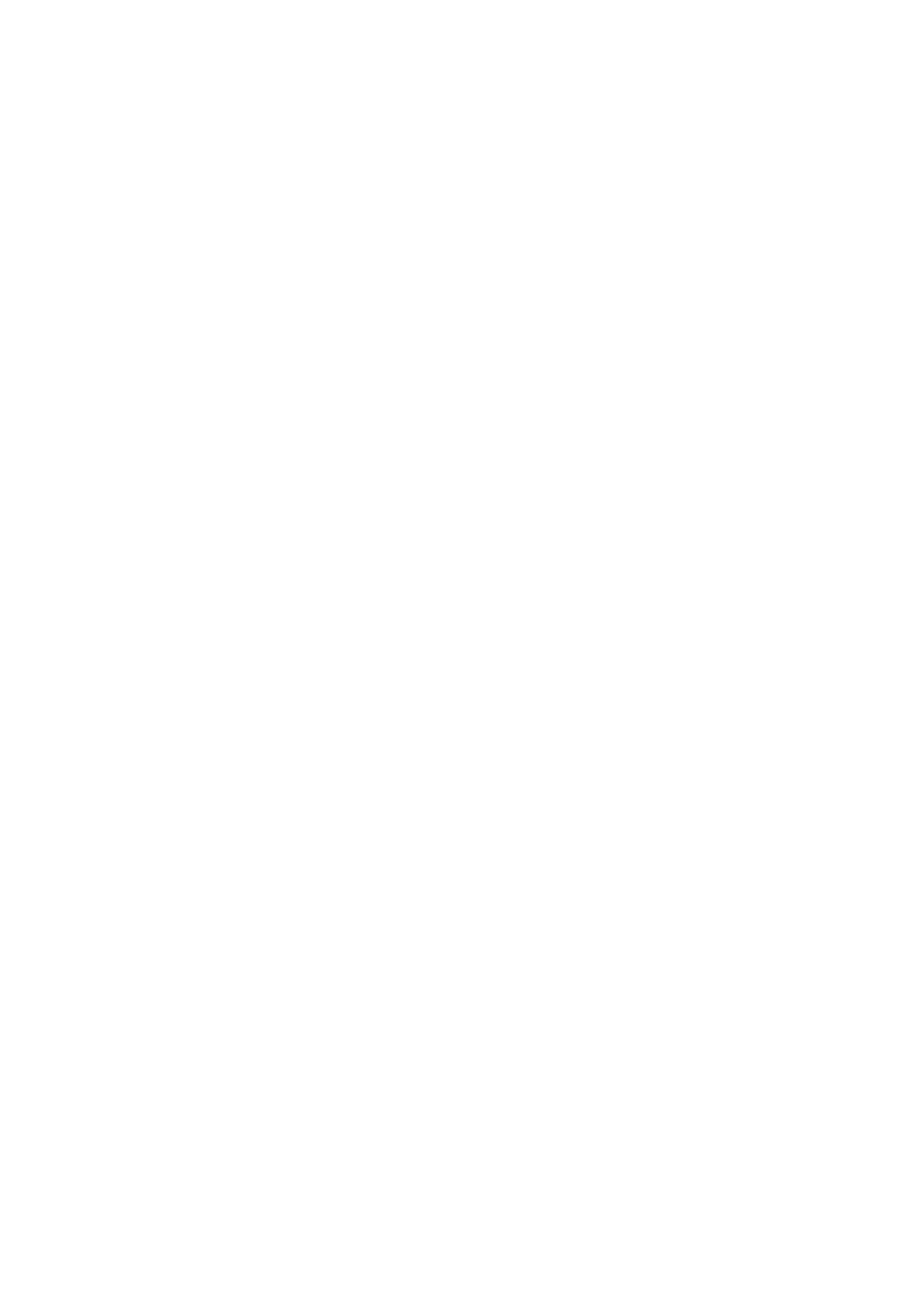*This public bill which originated in the Legislative Assembly, has passed and is now ready for presentation to the Legislative Council for its concurrence.*

> *Clerk of the Legislative Assembly. Legislative Assembly, Sydney, , 2011*



New South Wales

## **Local Government Amendment (Roadside Vehicle Sales) Bill 2011**

Act No , 2011

An Act to amend the *Local Government Act 1993* to enable councils to prohibit roadside vehicle sales.

*EXAMINED*

*Assistant Speaker*